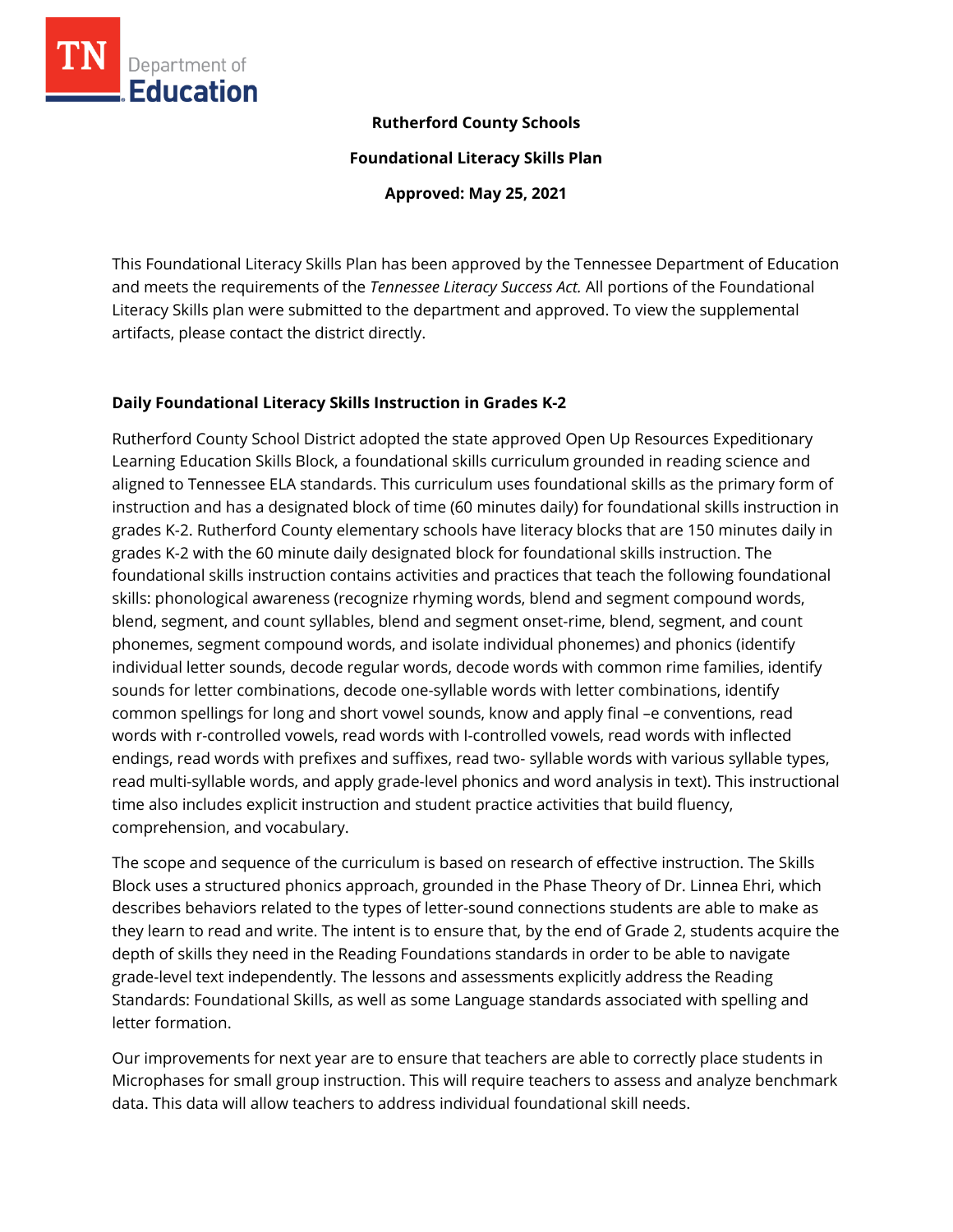Department of **Education** 

#### **Daily Foundational Literacy Skills Instruction in Grades 3-5**

Our district has an integrated literacy block that is comprised of Module lessons and Additional Language and Literacy Block (ALL Block) for grades three through five grounded in reading science aligned to Tennessee ELA standards. The district adopted Open Up Resources Expeditionary Learning Education for grades three through five. The curriculum materials are selected from those approved by the state Textbook and instructional Materials Quality Commission. During the integrated ELA block that meets an evidence-based approach to applying foundational skills within daily lessons, our students in grades 3-5 receive a total of 90 to 120 minutes. All daily instruction includes components of knowledge-building for 60 minutes per day and 30-60 minutes of foundational skills instruction during ALL Block that includes fluency, grammar, morphology, spelling and word work, and writing. The adopted curriculum also engages students in work around fluency, vocabulary, and comprehension. The fluency, vocabulary, and comprehension skills are not taught in isolation, but are reinforcing and extending the work from the Knowledge module lessons to ensure continuity, cohesion, and connection.

For example, our 3rd-5th graders work with words emerging from complex texts related to content that cut across many domains with an emphasis on morphology, syllabication, and spelling. During the ALL Block, students practice with word analysis of additional words from text, using words in context, and use word study games and activities to apply what they are learning.

Our improvements for next year will be the use of differentiated small group instruction to target the needs of all students in foundational skills and to utilize benchmarks to determine microphases if needed to pinpoint foundational skill gaps.

### **Approved Instructional Materials for Grades K-2**

Open Up - K-5 Expeditionary Learning

### **Approved Instructional Materials for Grades 3-5**

Open Up - K-5 Expeditionary Learning

# **Universal Reading Screener for Grades K-5. This screener complies with RTI<sup>2</sup>and Say Dyslexia requirements.**

EasyCBM is our universal screener in grades K-5 for benchmarking and progress monitoring and is on the state approved list. EasyCBM complies with RTI2 and Say Dyslexia requirements. The screener is used to assess reading and math in the fall, winter, and spring for grades Kindergarten through 5th grade.

#### **Intervention Structure and Supports**

Three times a year, students are given a universal screener (EasyCBM) to determine which students have a significant reading deficiency or are "at-risk". Our intervention teams review universal screener data to determine which students score between 0-15th percentile. If a child scores between the 10th – 25th percentile, survey level assessments are administered to determine a specific area of skill deficit. Based on those results the intervention team decides most appropriate placement whether in standards-based intervention or Tier 2 intervention. If a child scores below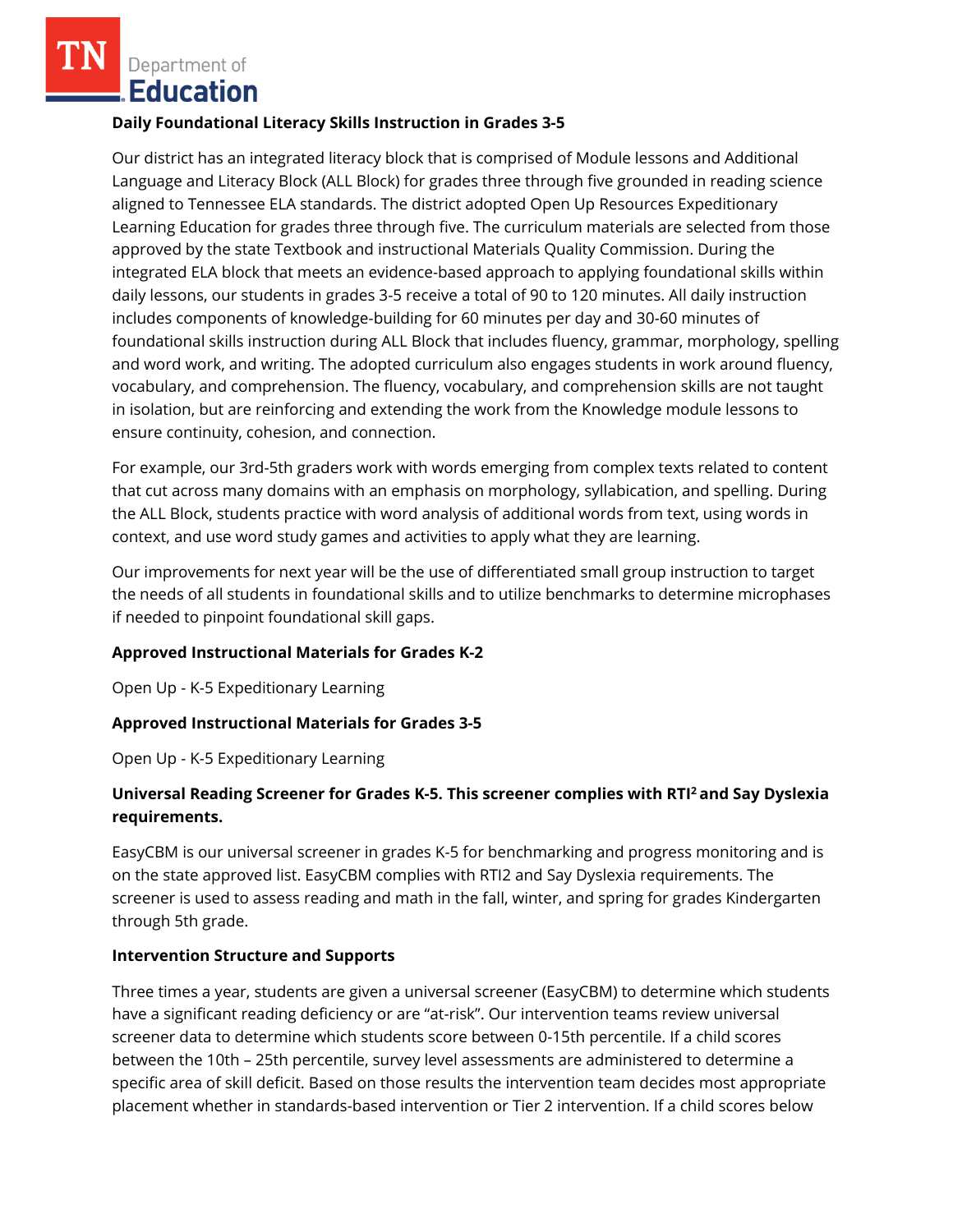Department of **Education** 

the 10th percentile, survey level assessments are administered to determine a specific area of skill deficit. Based on those results the intervention team decides the most appropriate placement whether in Tier 2 or Tier 3 intervention. Progress monitoring occurs every other week a minimum of 8 -10 data points are needed in order to make any changes. Progress monitoring is determined from a combination of the results of the universal screener and survey level assessments.

The RTI2 Intervention Team's major work includes ensuring interventions are implemented with integrity, reviewing and discussing student data/attendance, and matching intervention to specific area of deficit. Every 4 ½ weeks, intervention teams meet to review students currently served in intervention discussing any possible movement or changes in intervention and any new teacher referrals. Data teams focus on historical data as well as current progress monitoring data and attendance. Teams also discuss a student's responsiveness to the intervention based on district and school level fidelity checks.

Interventionists are trained in evidence-based interventions depending on school level availability. Our students receive explicit instruction in their area of deficit in small groups using evidence-based materials and strategies. Some students are also screened for characteristics of dyslexia. Students who do demonstrate those characteristics receive intensive interventions as outlined in the Say Dyslexia Law using resources that meet the law's requirements. Families are notified of the results of the screener as well as other resources that might be beneficial for their child.

### **Parent Notification Plan/Home Literacy Reports**

RCS notifies parents in grades K-5 if their child is "at-risk" for or has a significant reading deficiency (as evidenced by universal screener results AND having historical data indicating a need for additional services). Students' scores are communicated in parent-friendly language that provides a clear explanation of student skill gaps and the depth and extent of student needs. The parents are told what intervention their student will receive and the amount of time each day that the student will receive services (in multiple languages) explaining the progress and placement for their child. (letters and graphs) This is coupled with a description of the importance of being able to read by the end of 3rd grade. Parents are notified of their child's progress, or lack of progress, after the fourand-a-half-week data team meetings. In the parent notifications/communication, data teams note any changes being made if the child is not showing sufficient progress, as evidenced by progress monitoring and universal screening data as well as recommended activities (that do not require purchased resources) that will support students in the area of deficit. These communications go out to parents with students in grades K-3 three times annually and are shared in grades 4 and 5 annually. Schools also include information about summer reading activities and opportunities through their individual communication tools and end of year letter.

# **Professional Development Plan**

RCS K-5 teachers received a full day of training of EL Education foundational skills provided by Better Lesson and will participate in the free and optional asynchronous Reading 360 Early Literacy Training series developed by the Tennessee Department of Education. Our plan for providing PD for all K-5 teachers is as follows: